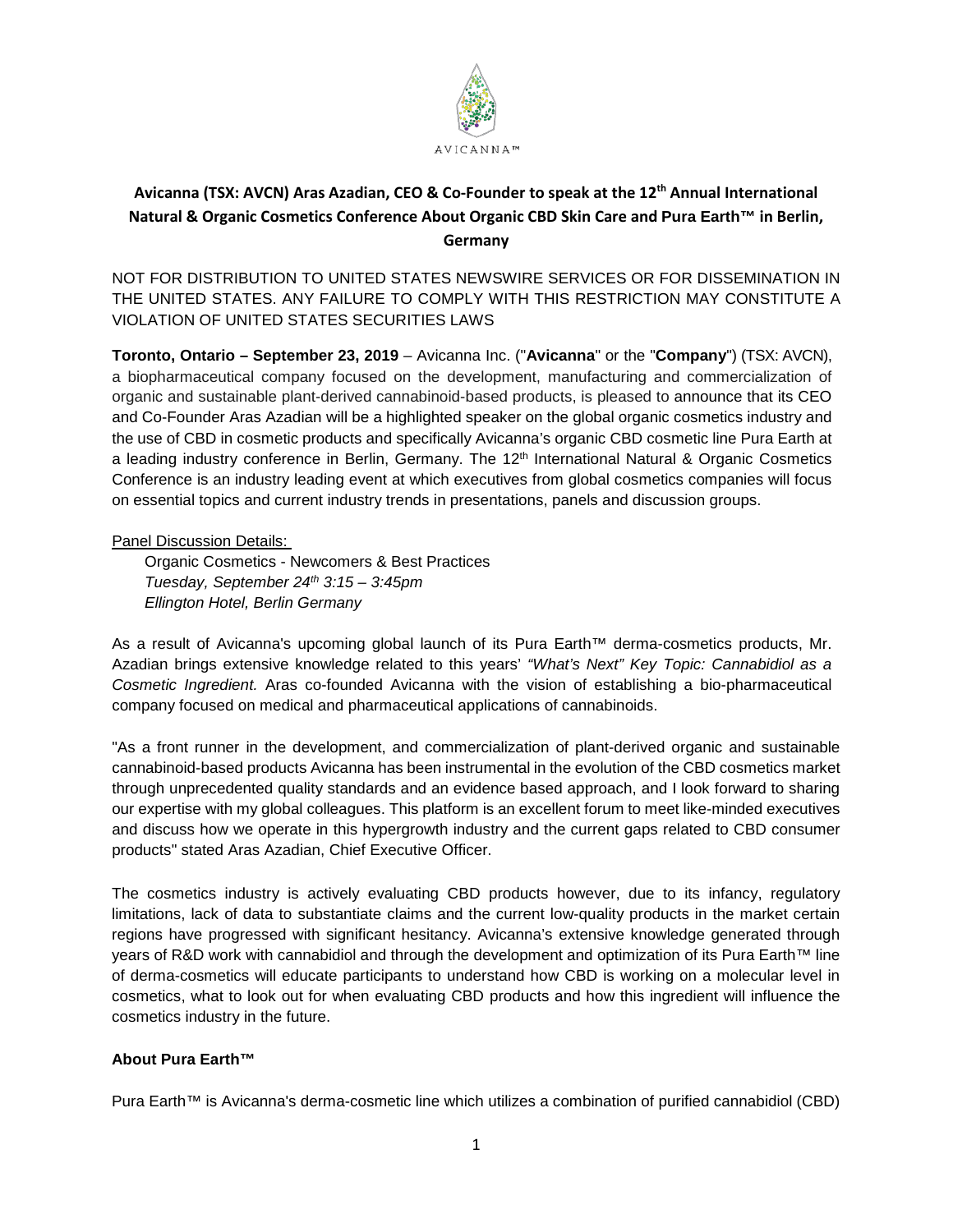

and other synergistic botanical ingredients designed to naturally regulate and nourish the skin. The Pura Earth™ products are formulated with CBD cultivated under organic and sustainable conditions by Avicanna's subsidiary in Santa Marta, Colombia in the foothills of the Sierra Nevada Mountains. The Pura Earth™ product line was designed by Avicanna and optimized in partnership with the University of Toronto using Avicanna's proprietary formulations. The Pura Earth™ product line will be manufactured by Altea Farmaceutica S.A. ("**Altea**") under Good Manufacturing Practices standards. In addition, Centro de Atención e Investigación Médica CAIMED S.A.S. is currently completing clinical studies on selected Pura Earth™ products in order to demonstrate their effectiveness with specific cosmetic endpoints, such as reduction of fine lines associated with aging, efficacy as a moisturizer for eczema prone skin, and reduction of sebum and redness attributed to acne. Pura Earth is expected to be launched originally in Colombia in Q4 2019 followed by the European Union in early 2020.

# **About Avicanna**

Avicanna is an Ontario corporation focused on the development, manufacturing and commercialization of plant-derived cannabinoid-based products through its two main business segments, cultivation and research and development.

Avicanna's two majority-owned subsidiaries, Sativa Nativa S.A.S. and Santa Marta Golden Hemp S.A.S., both located in Santa Marta, Colombia are the base for Avicanna's cultivation activities. These two companies are licensed to cultivate and process cannabis for the production of cannabis extracts and purified cannabinoids including cannabidiol (CBD) and tetrahydrocannabinol (THC).

Avicanna's research and development business is primarily conducted out of Canada at its headquarters in the Johnson & Johnson Innovation Centre, JLABS @ Toronto. Avicanna's scientific team develops products, and Avicanna has also engaged the services of researchers at the Leslie Dan Faculty of Pharmacy at the University of Toronto for the purpose of optimizing and improving upon its products.

Avicanna's research and development and cultivation activities are focused on the development of its key products, including plant-derived cannabinoid pharmaceuticals, phyto-therapeutics, derma-cosmetics and Extracts (defined as plant-derived cannabinoid extracts and purified cannabinoids, including distillates and isolates), with a goal of eventually having these products manufactured and distributed through various markets.

### SOURCE Avicanna Inc.

# **Stay Connected**

For more information about Avicanna, visit [www.avicanna.com,](http://www.avicanna.com/) call 1-647-243-5283, or contact Setu Purohit, President by email [info@avicanna.com.](mailto:info@avicanna.com)

### *Cautionary Note Regarding Forward-Looking Information and Statements*

*Certain information in this press release contains forward-looking statements. Such statements include but are not limited to the completion of the speaking engagement and the expected timing of the launch of the Pura Earth products. This information is based on current expectations that are subject to significant risks and uncertainties that are difficult to predict, including the risk factors set out under the heading "Risk Factors" in the Company's long form final prospectus dated July 8, 2019. Actual results might differ materially from results suggested in any forward-looking statements. The Company assumes no obligation to update the*